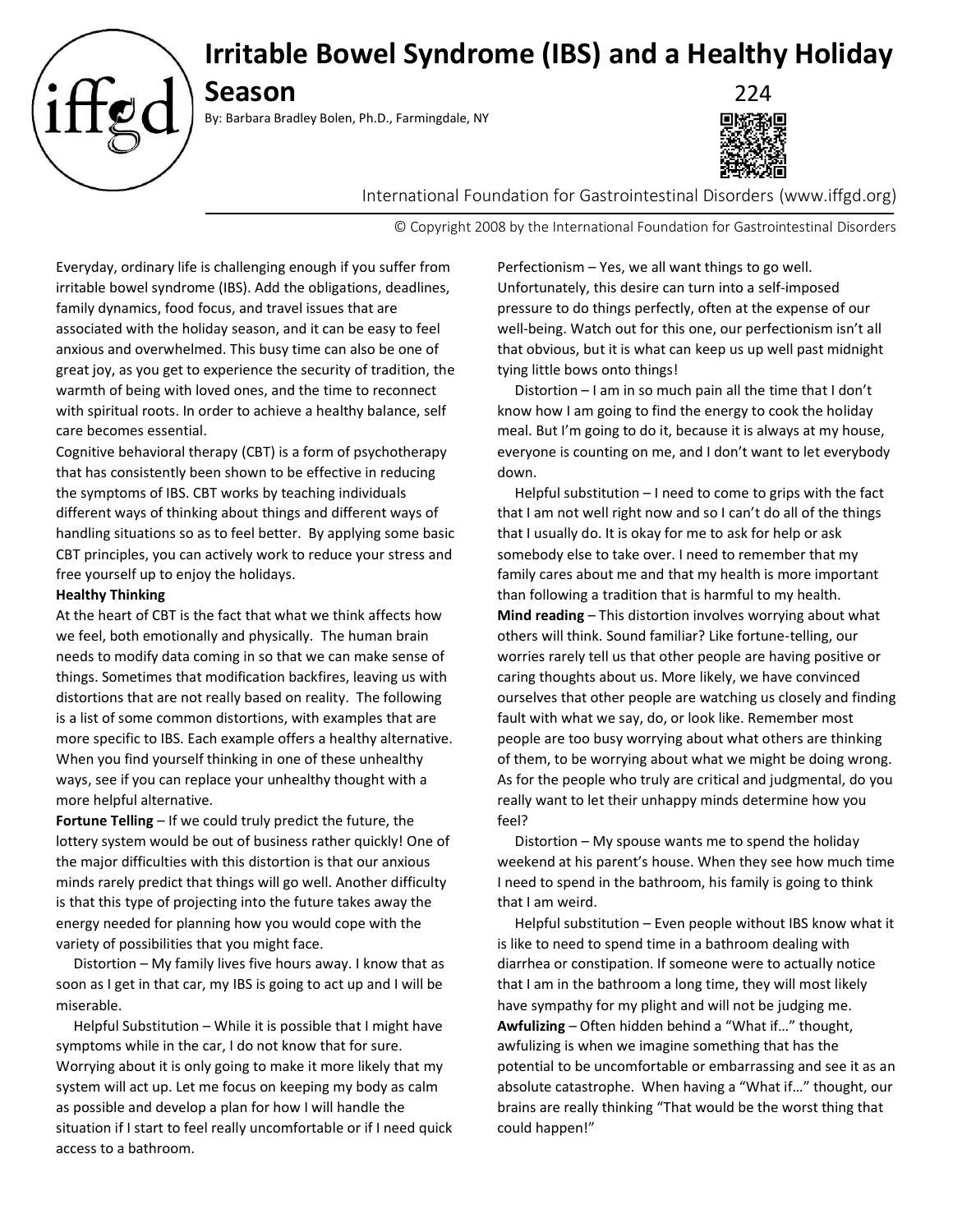Distortion – What if I am at the company party and I was to pass some really nasty smelling gas?

 Helpful substitution – Everyone passes gas. If an unpleasant smell arises, other people will ignore it or at worst, make a joke about it. Although this would be embarrassing, it is not the end of the world.

### **Active Self Care**

Now that we have covered some ways that you can think differently as you make your way through the holiday season, we can move on to discussing some helpful behavioral strategies. Practicing these new skills will help you to keep your focus on your own well-being rather than just being caught up with all of the myriad tasks that this time of year seems to require. Again, watch out for hidden perfectionism. Like any new skill, it is going to take practice and some trial and error for the skill to feel comfortable and natural. **Plan ahead –** The unpredictability of IBS can make it difficult to manage some of the demands of the holiday season. Having a well thought-out plan for handling whatever scenario arises can significantly reduce your stress level. Consider the following questions as you devise your own personal holiday survival plan.

- What will I need in order to feel most comfortable?
- Would I feel better if I told the host of the gathering about my IBS?
- How can I make sure that I have access to a bathroom?
- How would I handle it if I needed to leave early because I didn't feel well?

**Practice relaxation exercises** – If you do not practice any kind of relaxation exercises on a regular basis, you should. Of the many factors that contribute to the strength of IBS symptoms, anxiety is one that you can actually do something about. The ability to relax your body, whether it be through progressive muscle relaxation, breathing exercises, yoga, or mediation, is an important tool to have in your bag of tricks for managing your IBS.

• Practice at least two times a day in a quiet setting

• Like a boxer who keeps himself loose between punches, monitor your muscle tension throughout your day to make sure you stay as relaxed as possible.

Use visualization. While in a relaxed state, imagine yourself attending and enjoying a holiday get-together and picture your body and intestines remaining calm and quiet.

**Kind and gentle feeding** – Even with the best planning and good relaxation skills, the holidays can be stressful. This stress could have the effect of making your digestive system more reactive than usual. You can work to counteract this by actively trying to not abuse your body with too much of the wrong kinds of food. Unfortunately, these are just the types of foods that always seem to be everywhere during the holidays! Treat your body with the kind of tender, loving care that you would bestow upon a small child and make the kind of food choices that you know your body needs.

• Eat small meals throughout your day: Often in a misguided attempt to prevent the onset of symptoms, IBS sufferers will avoid food before a big event. The problem with this strategy is that your body may overreact when food is finally introduced, particularly if introduced in a large quantity. Your system is more likely to work in a smooth manner if you provide it with small meals throughout the day and during the course of the holiday outing.

• Choose stomach-friendly food: Avoid alcohol and the fatty, nutritionally empty foods that are all too present during the holidays. As envious as you may be when you see others indulging, remind yourself that your body is worth taking extra special care of. Those who are over-indulging are certainly not doing themselves any favors and even if they don't have IBS, odds are that they will be suffering from the effects of their splurging the next day.

**Assertiveness and limit setting** – The holidays can be a mixed blessing when it comes to dealing with other people. On the one hand, we get to spend time with people that we care about that perhaps we don't get to see over the rest of the year. On the other hand, we may find ourselves forced to spend time with people that we may not really like or whose behavior is upsetting to us. In order to keep your stress level to a minimum, it becomes important to connect with positive people and protect yourself from those whose negativity can become toxic.

• Tell the caring people in your life about your IBS: Like anyone who is suffering from a major health problem, you deserve the benefits that come from the care and concern of others. Given the high prevalence of IBS, you may be surprised to find out who else is walking in your shoes.

• Speak up about any special needs that you have: People cannot read your mind; they cannot know what will help you unless you tell them.

• Take steps to protect yourself from critical people: Family gatherings are often not quite as comforting as is portrayed in the movies. Dysfunctional family dynamics and unresolved sibling rivalry issues can result in criticism or conflict. This unpleasantness can increase your stress level and set off your system. When possible, practice good self care and remove yourself. If that is not possible, it is okay to actively tune people out – thinking "blah, blah, blah" when someone else is talking can be surprisingly effective!

This year, make a promise to yourself to do things differently. Turn your IBS into a good reason to focus on your own needs as you proceed through this hectic time of year. Use the challenges of the season to practice self care skills, whether that means eating healthy foods or telling others what your special needs might be. Remind yourself that it is okay to be human, that you do not have to do it all and that it is okay to delegate or just take a pass on obligations. Keep things positive. If you make it to a gathering and have to leave because your symptoms are too uncomfortable, focus on the